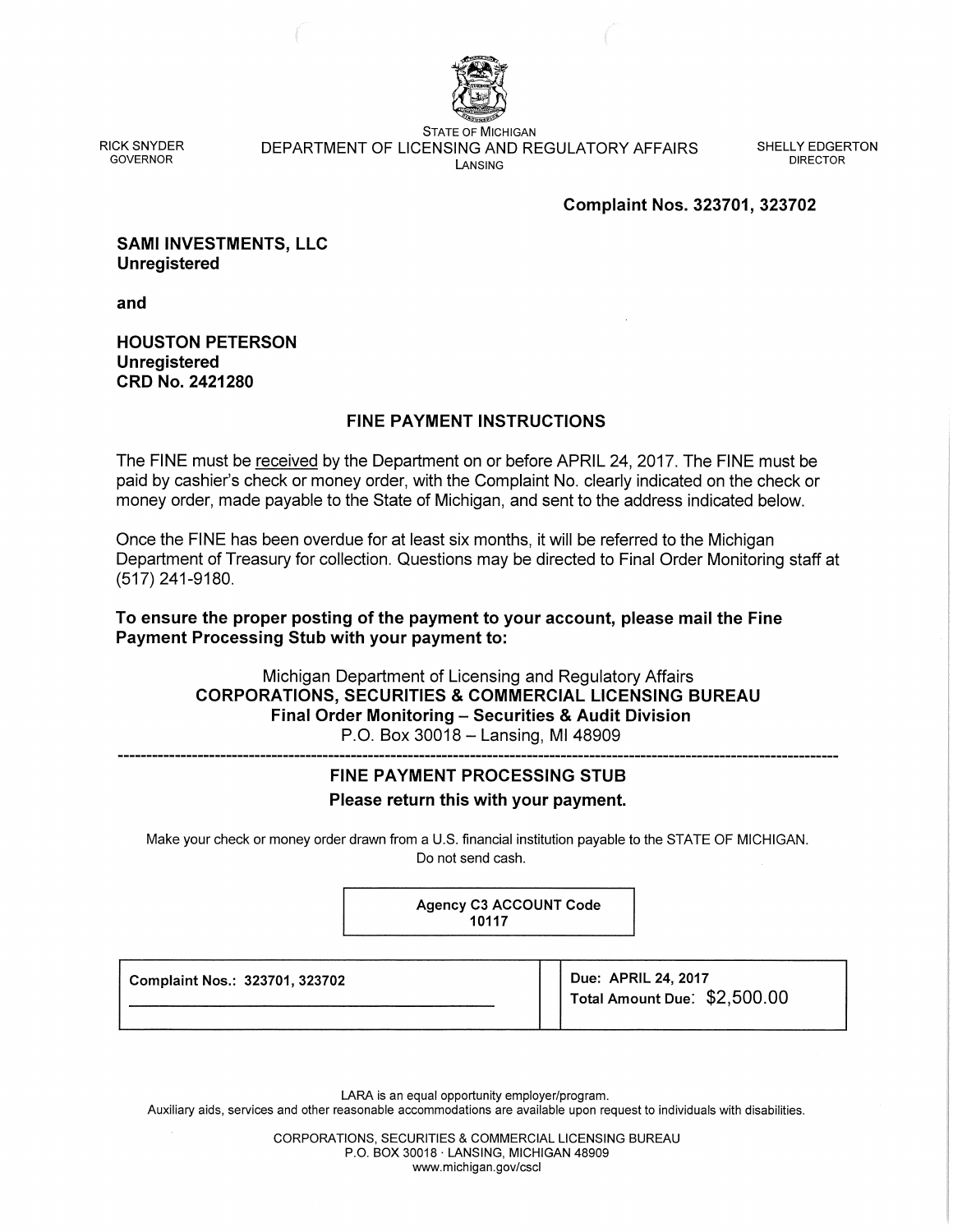#### **STATE OF MICHIGAN** DEPARTMENT OF LICENSING AND REGULATORY AFFAIRS CORPORATIONS, SECURITIES & COMMERCIAL LICENSING BUREAU

In the matters of:

SAMI INVESTMENTS, LLC Unregistered

Complaint No. 323701

and

HOUSTON PETERSON Unregistered CRD#2421280

Complaint No. 323702

Respondents.

Issµed and entered This 23rd day of February, 2017

## CONSENT ORDER RESOLVING NOTICES AND ORDERS TO CEASE AND DESIST

A. Relevant information and statutory provisions, under the Michigan Uniform Securities Act (2002) (the "Act"), 2008 PA 551, MCL 451.2101 *et seq.:* 

- 1. On April 18, 2016, the State of Michigan, Department of Licensing and Regulatory Affairs, Corporations, Securities & Commercial Licensing Bureau (the "Bureau") and the Director of the Bureau who serves as the Administrator of the Act (the "Administrator") issued notices and orders to cease and desist ("cease and desist orders") to SAMI Investments, LLC ("SAMI") and Houston Peterson ("Peterson").
- 2. The cease and desist orders accused SAMI of violating the Act, specifically MCL 451.2301, MCL 451.2402(4), and MCL 451.2501(b) and Peterson of materially aiding in SAMI's violation of MCL 451.2402(4).
- 3. SAMI and Peterson timely requested an administrative hearing, under MCL 451.2604(2) & (3), and subsequently cooperated with the Bureau in an attempt to resolve the matter by exchanging relevant documents and discussing outstanding issues, resulting in the Administrator ordering a settlement of this matter based on the terms and conditions set forth in the Stipulation below.
- 4. SAMI and Peterson were represented by, and had the advice of, legal counsel throughout the process of resolving the cease and desist orders.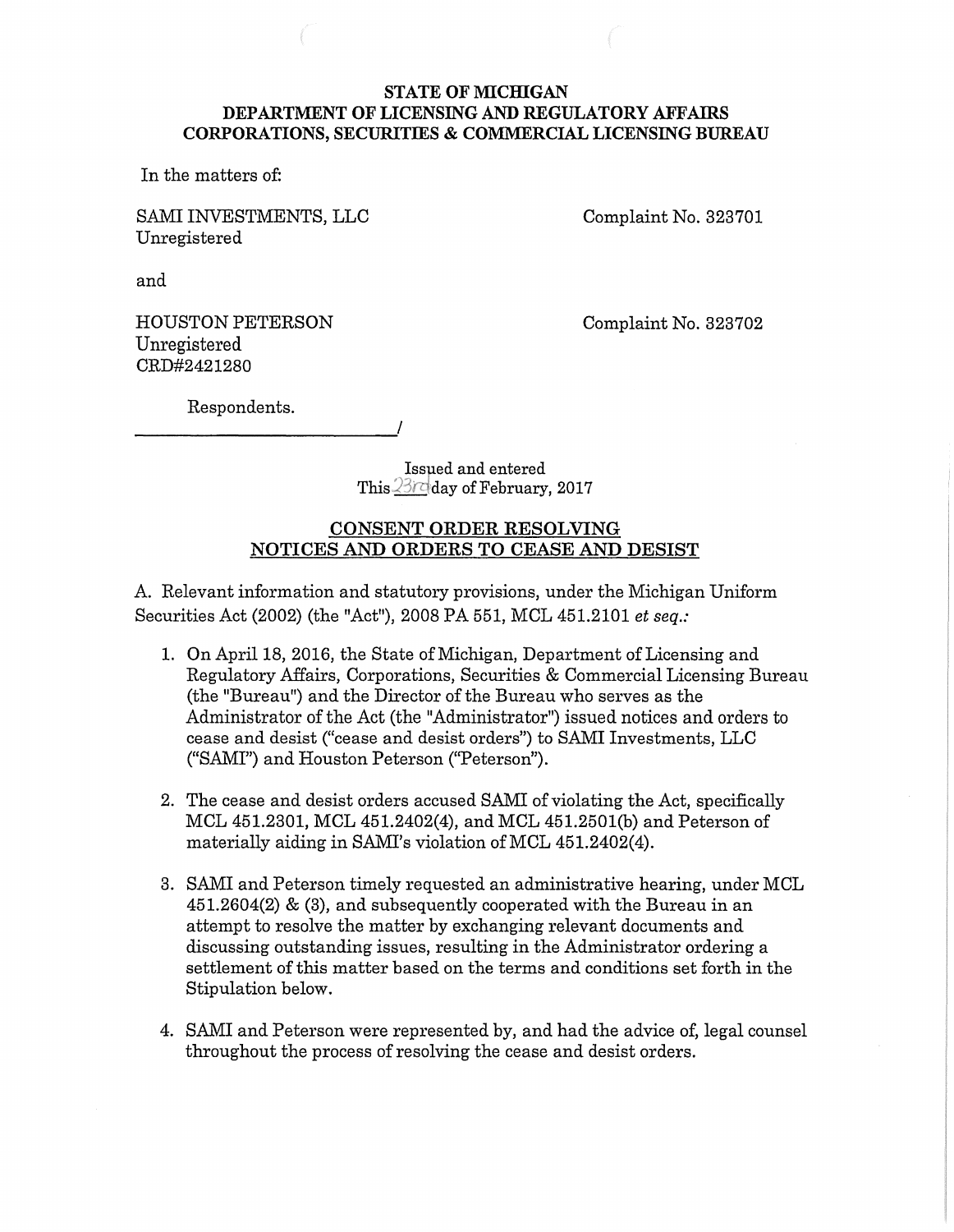- 5. Neither Peterson nor SAM! are registered under the Act in any capacity in Michigan.
- 6. SAMI and Peterson indicate that neither they nor any of their affiliates are engaging in general advertising or solicitation of investors of sole assignments in mortgage loans or membership interests in SAMI over the internet or otherwise and have terminated SAMI's contract with Jason Young, who is not registered under the Act as a securities agent.

## B. STIPULATION

SAMI, Peterson, and the Administrator (collectively, "the Parties") agree that the cease and desist orders will be resolved with the following conditions:

- 1. SAMI and Peterson neither admit nor deny any allegations in the cease and desist orders, and agree that they and any entity under the direct control or supervision of either Respondent will comply with the Act at all times going forward, specifically MCL 451.2301, MCL 451.2402, and MCL 451.2501.
- 2. The Administrator agrees to reduce the fines in the cease and desist orders, and SAMI and Peterson agree to pay one Two Thousand Five Hundred Dollar (\$2,500.00) fine jointly imposed against SAMI and Peterson and to the Bureau within 60 days after the mailing date of this Consent Order. The fine must be paid by check or money order payable to the "State of Michigan," contain Respondents' identifying information (names and complaint nos. 323701 & 323701), and be mailed to:

Corporations, Securities & Commercial Licensing Bureau Final Order Monitoring - Securities & Audit Division P.O. Box 30018 Lansing, MI 48909

- 3. If any portion of the fine is overdue for at least six months, the Administrator may refer it to the Michigan Department of Treasury for collection action against SAMI and Peterson. In addition, the Administrator reserves the right to pursue any other action or proceeding permitted by law to enforce payment of the fine.
- 4. The Parties acknowledge and agree that the Administrator retains the right to pursue any action or proceeding permitted by law to enforce compliance with the provisions of this Consent Order, and that failure to comply with this Consent Order may result in the reinstitution of the cease and desist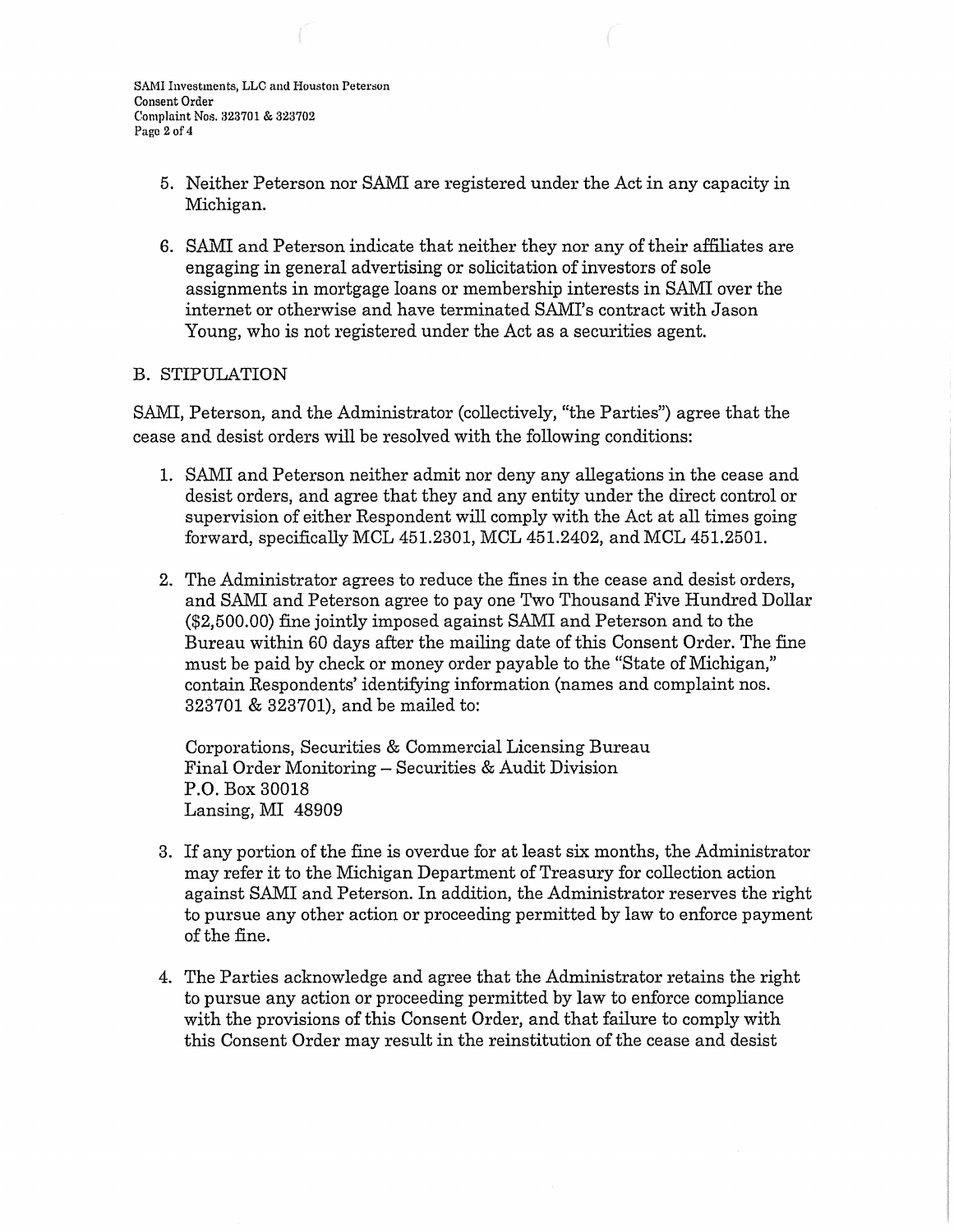orders, pending any other action the Administrator chooses to take as a result of SAMI's or Peterson's failure to comply

- 5. The Parties further agree that this matter is a public record required to be published and made available to the public, consistent with section 11 of the Michigan Freedom of Information Act, 1976 PA 442, as amended, MCL 15.241. The Administrator currently publishes copies of orders issued under the Act to the Bureau's website and includes a summary of order content in monthly disciplinary action reports separately published on the Bureau's website. The Administrator will also update its Form U6 filed with the CRD, which update will include that the matter was settled by Consent Order wherein SAMI and Peterson neither admitted nor denied the violations alleged in the cease and desist orders.
- 6. SAMI and Peterson understand and intend that by signing this Stipulation, they are waiving the right, pursuant to the Act, the rules promulgated under that Act and the predecessor Act, and the Administrative Procedures Act, 1969 PA 306, MCL 24.201 *et seq.,* to prior notice and a hearing before an administrative law judge, at which the Bureau would be required to defend any disciplinary action taken under MCL 451.2604, by presentation of evidence and legal authority and at which SAMI and Peterson would be entitled to appear with or without an attorney to cross-examine all witnesses presented by the Bureau and to present such testimony or other evidence or legal authority deemed appropriate.

Through their signatures, the Parties agree to the above terms and conditions.

Dated:  $2 - 6 - 20/7$ Signed:

Dated:  $2 - 6 - 20/7$ 

Signed:

Houston Peterson, Respondent

SAMI Investments, LLC, Respondent By: SAMI Capital Management LLC, Its Managing Member By: Houston Peterson, its Member

Acknowledged by:

Dated:

Signed:

Kimberly Baber, Attorney for SAMI and Peterson Varnum, LLP

 $L$ ARA<br>FEB<sub>152017</sub> e UT/<br>Investigation Section<br>Section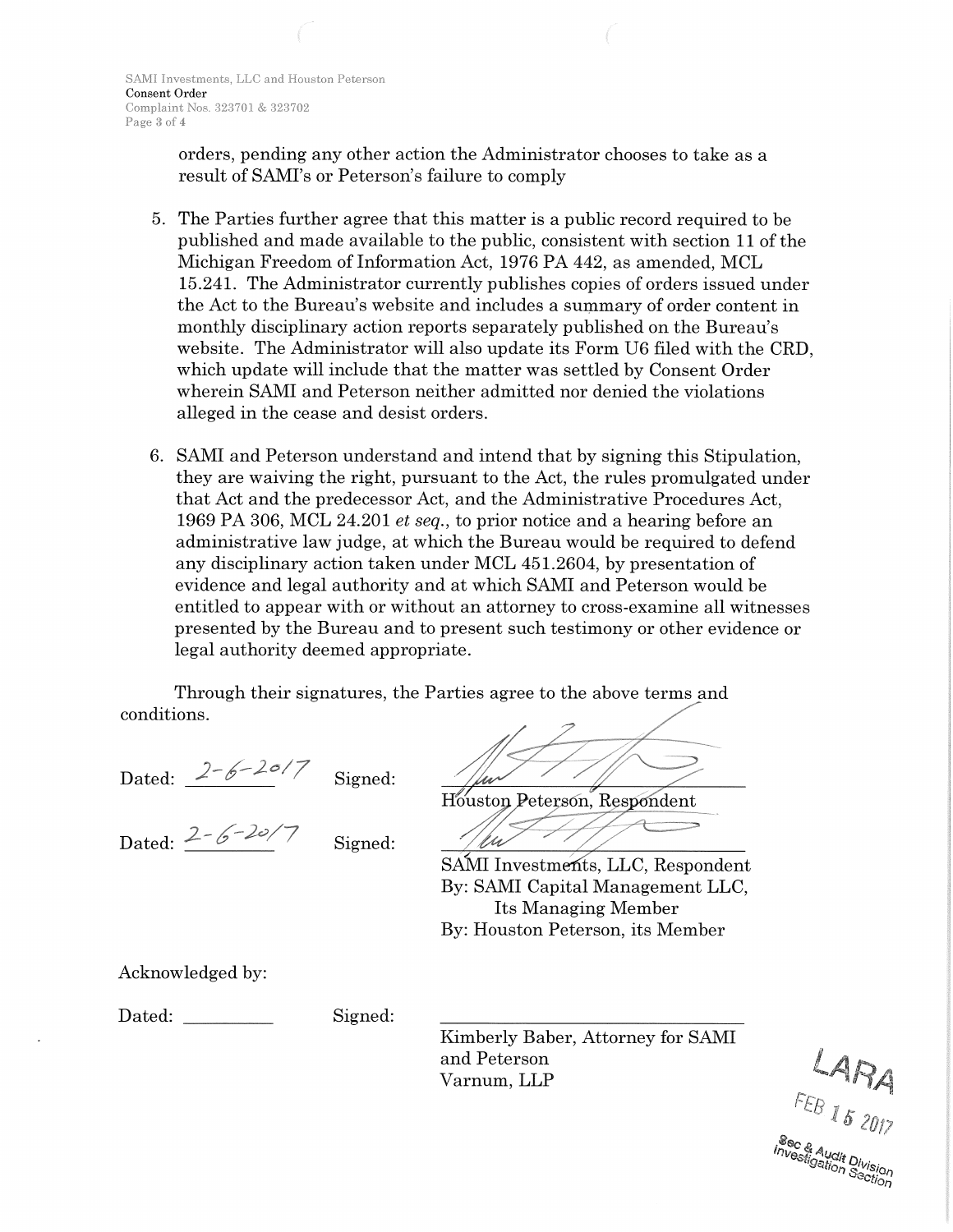SAMI Investments, LLC and Houston Peterson Consent Order Complaint Nos. 323701 & 323702 Page 3 of 4

> orders, pending any other action the Administrator chooses to take as a result of SAMI's or Peterson's failure to comply

- 5. The Parties further agree that this matter is a public record required to be published and made available to the public, consistent with section 11 of the Michigan Freedom of Information Act, 1976 PA 442, as amended, MCL 15.241. The Administrator currently publishes copies of orders issued under the Act to the Bureau's website and includes a summary of order content in monthly disciplinary action reports separately published on the Bureau's website. The Administrator will also update its Form U6 filed with the CRD, which update will include that the matter was settled by Consent Order wherein SAMI and Peterson neither admitted nor denied the violations alleged in the cease and desist orders.
- 6. SAMI and Peterson understand and intend that by signing this Stipulation, they are waiving the right, pursuant to the Act, the rules promulgated under that Act and the predecessor Act, and the Administrative Procedures Act, 1969 PA 306, MCL 24.201 *et seq.,* to prior notice and a hearing before an administrative law judge, at which the Bureau would be required to defend any disciplinary action taken under MCL 451.2604, by presentation of evidence and legal authority and at which SAMI and Peterson would be entitled to appear with or without an attorney to cross-examine all witnesses presented by the Bureau and to present such testimony or other evidence or legal authority deemed appropriate.

Through their signatures, the Parties agree to the above terms and conditions.

| Dated:                              | Signed: | Houston Peterson, Respondent                                                                                                     |
|-------------------------------------|---------|----------------------------------------------------------------------------------------------------------------------------------|
| Dated:                              | Signed: | SAMI Investments, LLC, Respondent<br>By: SAMI Capital Management LLC,<br>Its Managing Member<br>By: Houston Peterson, its Member |
| Acknowledged by:<br>Dated: $2.6.17$ | Signed: | 1 hours<br>Kimberly Baber, Attorney for SAMI<br>and Peterson<br>Varnum, LLP                                                      |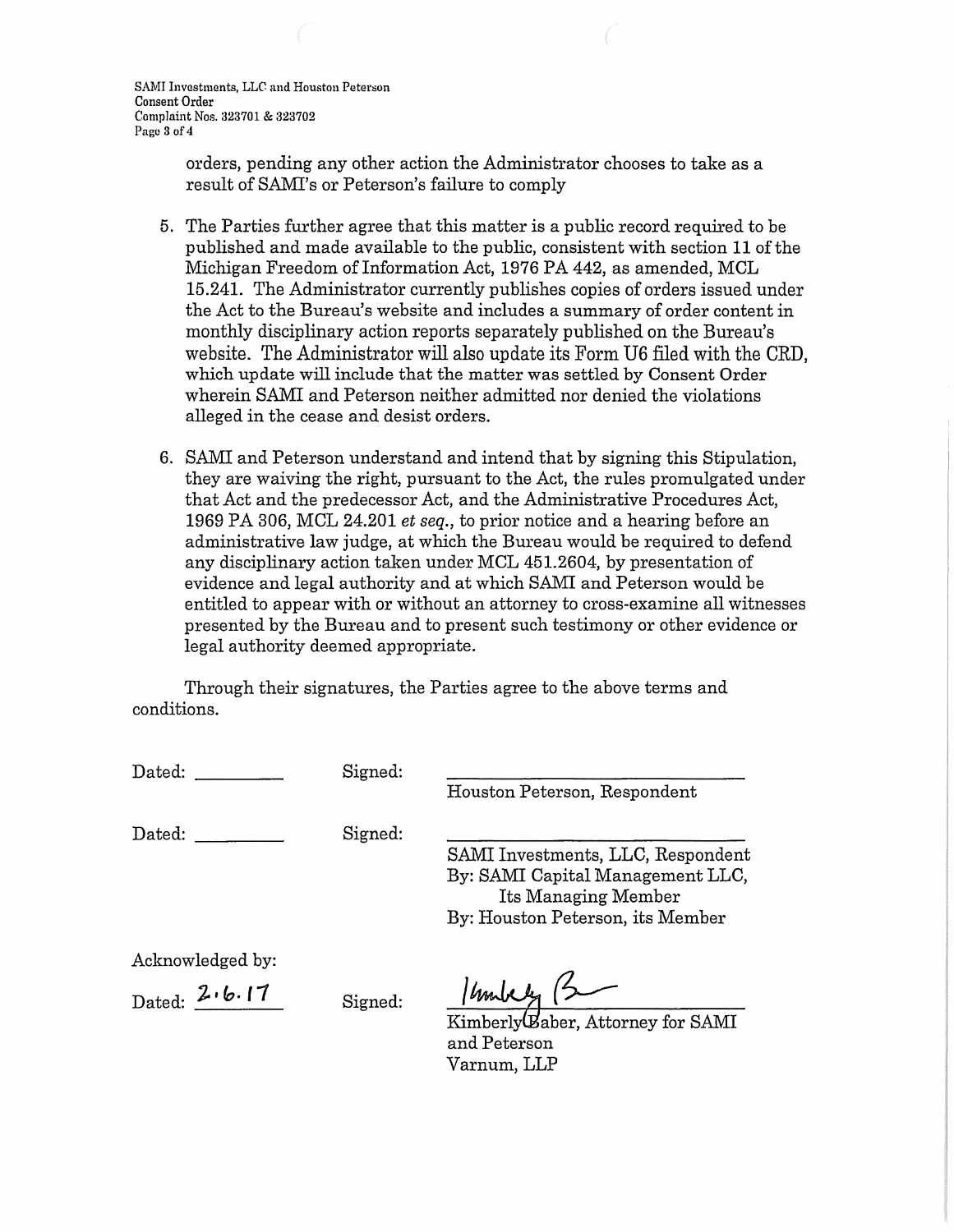SAMI Investments, LLC and Houston Peterson Consent Order Complaint Nos. 323701 & 323702 Page 4 of 4

Dated: 1-15-17

Signed:

<u>I Unio Wy L. Peque</u><br>Timothy L. Teague

Securities & Audit Division Director Corporations, Securities & Commercial Licensing Bureau

C. ORDER

The Administrator NOW, THEREFORE, ORDERS:

THE TERMS AND CONDITIONS IN THIS CONSENT ORDER ARE BINDING AND EFFECTIVE, IN ACCORD WITH THE FULLY EXECUTED STIPULATION CONTAINED HEREIN.

Julia Dale, Administrator and Corporations, Securities & Commercial Licensing Bureau Director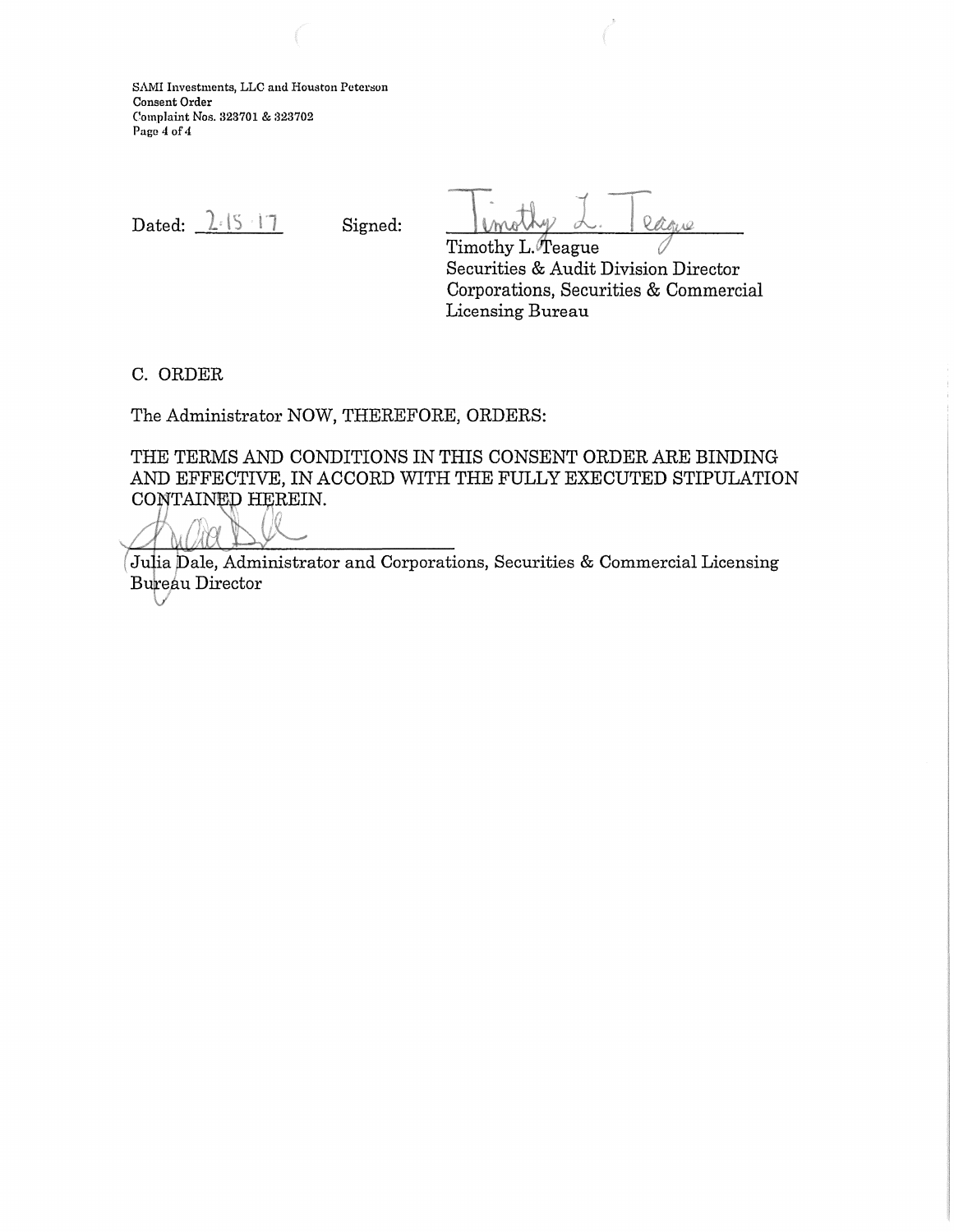## STATE OF MICHIGAN DEPARTMENT OF LICENSING AND REGULATORY AFFAIRS CORPORATIONS, SECURITIES & COMMERCIAL LICENSING BUREAU

In the Matter of:

Complaint No. 323702

HOUSTON PETERSON Unregistered CRD#2421280

Respondent.

Issued and entered This  $18$  day of April, 2016

#### NOTICE AND ORDER TO CEASE AND DESIST

Julia Dale, the Director of the Corporations, Securities & Commercial Licensing Bureau (the "Administrator"), pursuant to her statutory authority and responsibility to administer and enforce the Michigan Uniform Securities Act (2002), 2008 PA 551, as amended, MCL 451.2101 *et seq.* ("Securities Act"), hereby orders Houston Peterson ("Respondent") to cease and desist from materially aiding in a violation of section  $402(4)$ of the Securities Act, MCL 451.2402(4), by SAMI Investments, LLC. Respondent is also notified of the opportunity to request a hearing in this matter.

#### **I. BACKGROUND**

#### **A. The Respondent**

1. Houston Peterson is an individual who resides in the State of Michigan. He is the president and resident agent of SAMI Investments, LLC, a Michigan limited liability company.

#### **B. Findings of Fact**

- 1. The Bureau conducted an investigation of Respondent's Activities.
- 2. The investigation developed evidence that SAMI Investments, LLC is associated with and paid to Jason Young, a Michigan-registered investment adviser representative, a commission of one percent annually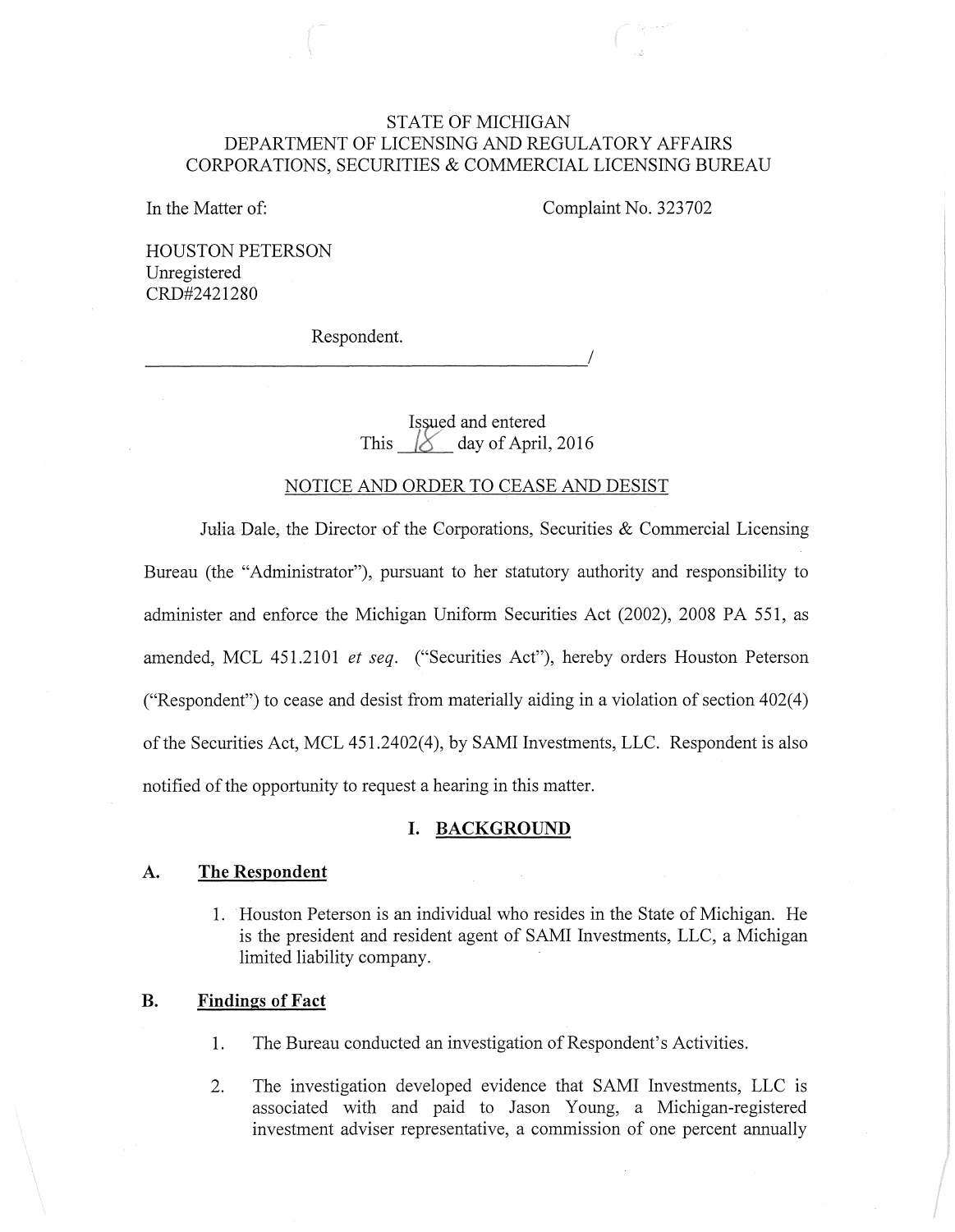for each dollar of its securities sold as a result of Jason Young's efforts. (See Exhibit 1, Notice & Order to Cease and Desist to SAMI Investments, LLC, CN 323701).

- 3. Jason Young is not registered or exempt from registration as an agent pursuant to the Securities Act in Michigan. (See Exhibit 2, Notice  $\&$ Order to Cease and Desist to Jason Young, CN 325647).
- 4. Respondent, on behalf of SAMI Investments, LLC, signed a contract with Jason Young which created Jason Young's agent relationship with SAMI Investments, LLC. (See Exhibit 3).

### **II. RELEVANT STATUTORY PROVISIONS**

1. Section 402(4) of the Securities Act, MCL 451.2402(1), states:

A broker-dealer, or an issuer engaged in offering, selling, or purchasing securities in this state, shall not employ or associate with an agent who transacts business in this state on behalf of broker-dealers or issuers unless the agent is registered under subsection (1) or exempt from registration under subsection (2).

2. Section 604(1) of the Securities Act, MCL 451.2604(1 ), states in part:

If the administrator determines that a person has engaged, is engaging, or is about to engage in an act, practice, or course of business constituting a violation of this act or a rule adopted or order issued under this act, *or that a person has materially aided, is materially aiding, or is about to materially aid an act, practice, or course of business constituting a violation of this act, or a rule adopted or order issued under this act,* the administrator may do 1 or more of the following:

(a) Issue an order directing the person to cease and desist from engaging in the act, practice, or course of business or to take other action necessary or appropriate to comply with this act ... *(Emphasis* added).

#### **III. CONCLUSIONS OF LAW**

1. Respondent Houston Peterson materially aided SAMI Investments, LLC to associate with or employ an unregistered and non-exempt agent in the offer and sale of its securities (See Exhibits 1 and 2), in violation of section 402(4) of the Securities Act, MCL 451.2402(4). SAMI Investments, LLC engaged in a contract with Jason Young to pay Jason Young, an unregistered and non-exempt agent, commissions to refer investors to the

Notice & Order to Cease & Desist Houston Peterson (CN 323702)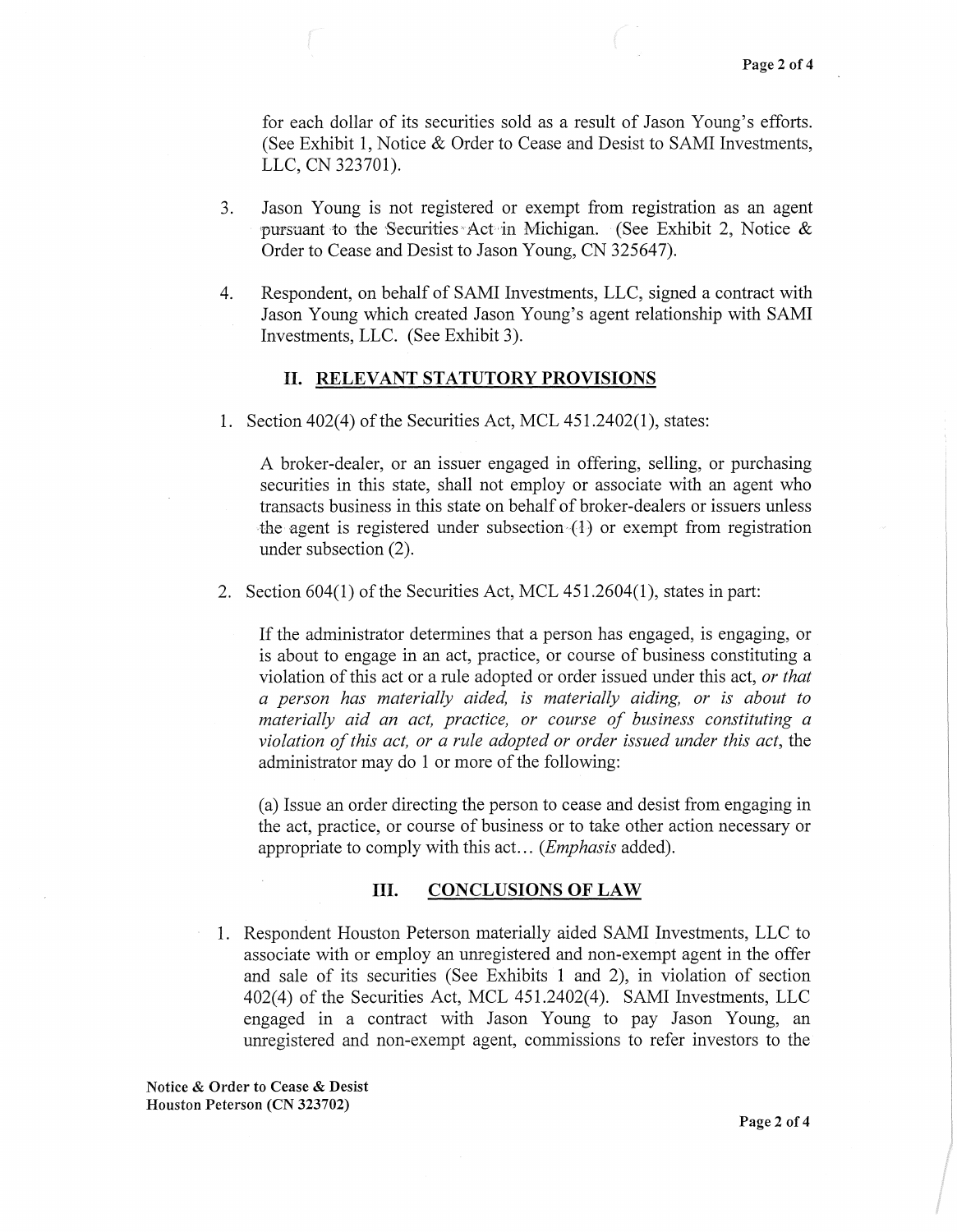issuer. Respondent Houston Peterson signed the contract on behalf of SAMI Investments, LLC (See Exhibit 3), and thereby materially aided in SAMI Investments, LLC's violation of section 402(4) of the Securities Act, MCL 451.2402(4).

#### IV. ORDER

IT IS THEREFORE ORDERED, pursuant to section 604 of the Securities Act, MCL 451.2604, that:

- A. Respondent shall immediately CEASE AND DESIST from materially aiding an issuer in associating with or employing an unregistered agent, contrary to the Securities Act.
- B. Pursuant to section 604(2) of the Securities Act, this Notice and Order to Cease and Desist is IMMEDIATELY EFFECTIVE.
- C. In her Final Order, the Administrator, under section 604(4) of the Securities Act, MCL 451.2604(4), intends to impose a civil fine of \$10,000.00 against Respondent.
- D. Pursuant to section 508 of the Securities Act, MCL 451.2508, a person that willfully violates the Securities Act, or an order issued under the Securities Act, is guilty of a felony punishable by imprisonment for not more than 10 years or a fine of not more than \$500,000.00 for each violation, or both. An individual convicted of violating a rule or order under this act may be fined, but shall not be imprisoned, if the individual did not have knowledge of the rule or order.

#### V. NOTICE OF OPPORTUNITY FOR HEARING

Section 604 of the Securities Act, MCL 451.2604, provides that Respondent has 30 days beginning with the first day after the date of service of this Notice and Order to Cease and Desist to submit a written request to the Administrator asking that this matter be scheduled for a hearing. If the Administrator receives a written request in a timely manner, the Administrator shall schedule a hearing within 15 days after receipt of the request. The written request for a hearing must be addressed to:

> Corporations, Securities & Commercial Licensing Bureau Regulatory Compliance Division P.O. Box 30018 Lansing, MI 48909

Notice & Order to Cease & Desist Houston Peterson (CN 323702)